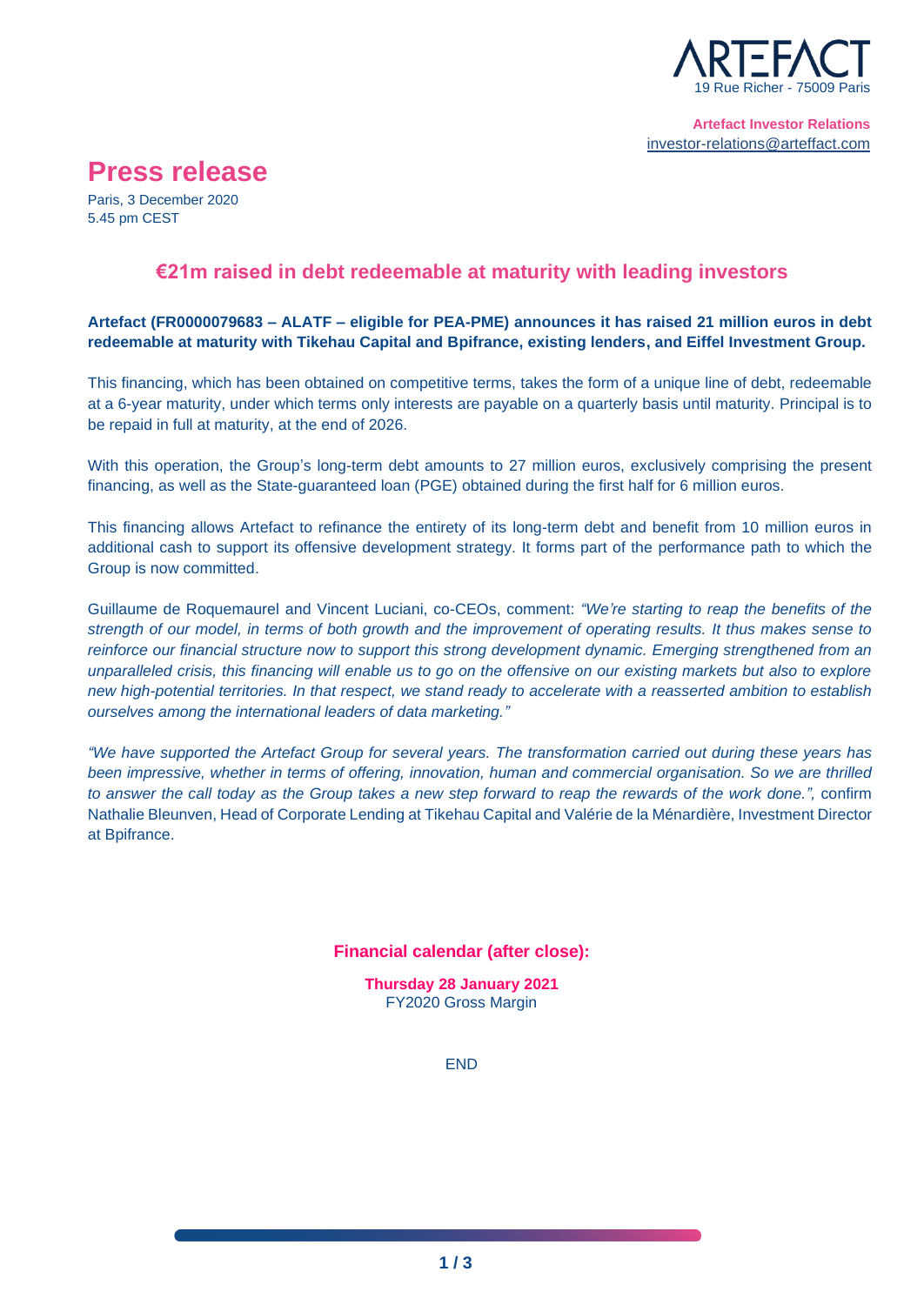

#### **About Artefact** [artefact.com](https://artefact.com/)

Artefact is a next-generation data-driven consulting and services firm, transforming data into value and business impact for its clients. With a broad presence in the world's main markets (France, Germany, the UK, Asia, Dubai), Artefact serves a large portfolio of more than 300 clients, including a host of world leaders, such as Samsung, Danone, L'Oréal and Sanofi. The Group has three main service offerings, leveraging its data mining and data analysis capacities: Data Consulting, Data Marketing and Digital Activation. Artefact is listed on the Euronext growth stock exchange in Paris (ISIN code: FR0000079683).

#### **For more information:**

# **Financial Communication Press Contact** ARTEFACT Tel. 00 33 (0)1 40 40 27 00 [investor-relations@artefact.com](mailto:investor-relations@artefact.com)

ACTIFIN Stéphane Ruiz / Simon Derbanne Tel. 00 33 (0)1 56 88 11 14 [sderbanne@actifin.fr](mailto:sderbanne@actifin.fr)

#### **About Bpifrance**

Bpifrance is the French national investment bank: it finances businesses – at every stage of their development – through loans, guarantees, equity investments and export insurances. Bpifrance also provides extra financial services (training, consultancy) to help entrepreneurs meet their challenges (innovation, export...). For more information, please visit:<https://www.bpifrance.com/> Follow us on Twitter: [@Bpifrance](https://twitter.com/Bpifrance?ref_src=twsrc%5Egoogle%7Ctwcamp%5Eserp%7Ctwgr%5Eauthor) - [@BpifrancePresse](https://twitter.com/BpifrancePresse?ref_src=twsrc%5Egoogle%7Ctwcamp%5Eserp%7Ctwgr%5Eauthor)

#### **Bpifrance:**

Sophie Santandrea – sophie.santandrea@bpifrance.fr – +33 1 45 65 51 62

#### **About Tikehau Capital**

Tikehau Capital is an asset management and investment group with €27.2 billion of assets under management (at 30 September 2020) and shareholder equity of €2.8 billion (at 30 June 2020). The Group invests in various asset classes (private debt, real assets, private equity and capital markets strategies) including through its asset management subsidiaries that act on behalf of institutional and private investors. Controlled by its managers alongside leading institutional partners, Tikehau Capital employs more than 570 people (at 30 June 2020) in its offices based in Paris, London, Amsterdam, Brussels, Luxembourg, Madrid, Milan, New York, Seoul, Singapore and Tokyo.

Tikehau Capital is listed in compartment A of the regulated Euronext Paris market (ISIN code: FR0013230612; Ticker: TKO.FP).

#### **Press contacts:**

Tikehau Capital: Valérie Sueur – +33 1 40 06 39 30 UK – Prosek Partners: Clare Glynn +44 (0)7912 107 653 [press@tikehaucapital.com](mailto:press@tikehaucapital.com)